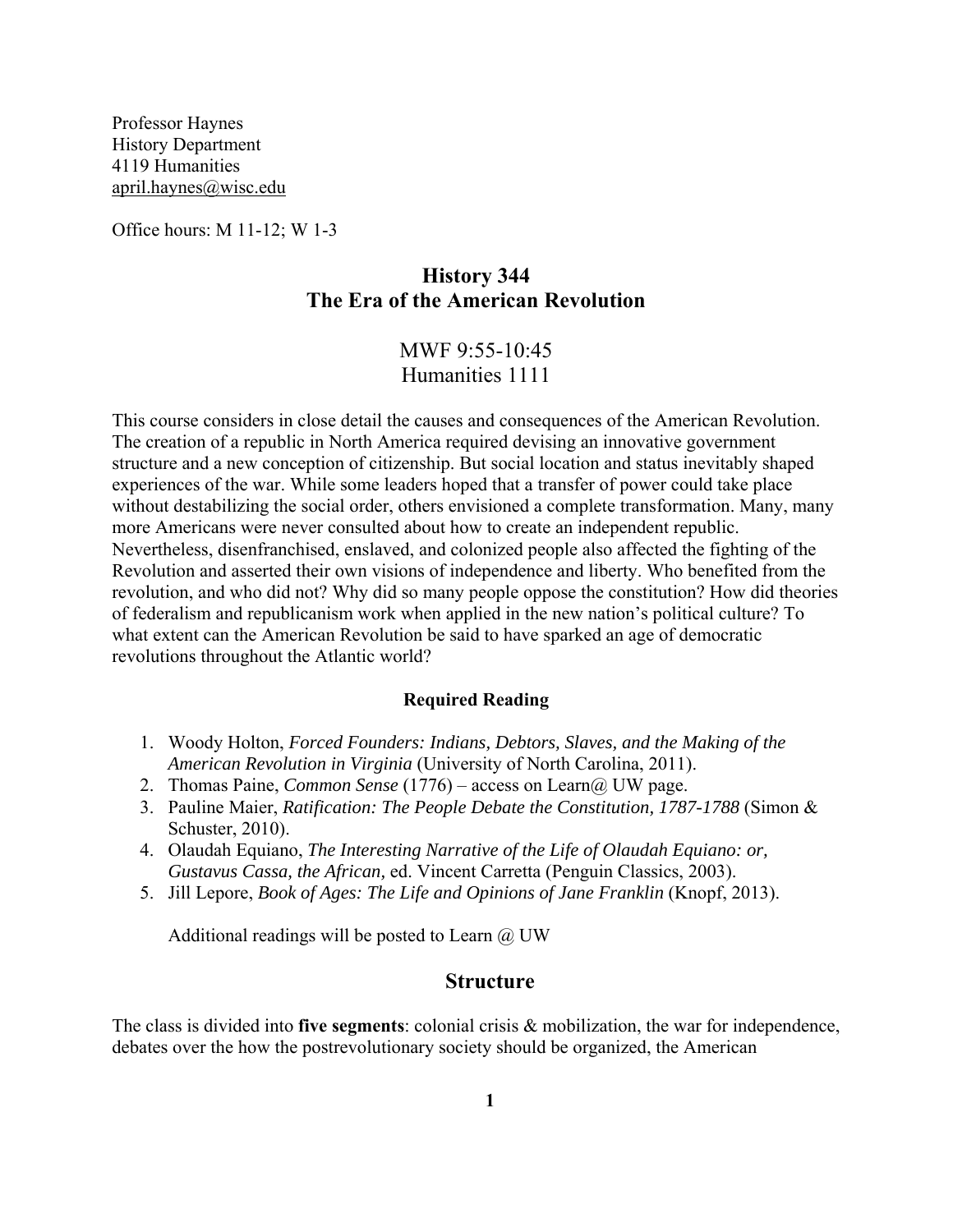Revolution considered within the context of a broader "age of revolutions," and, finally, assessments of the revolution's outcomes.

**Instead of one midterm and one final exam, five short tests will be given at the end of each segment** (see the schedule below for precise dates). The tests will be relatively short, asking for no more than two pages of your handwritten response. Each test will take one of the following three forms: a series of short answer/identification paragraphs; an essay prompt; or a copy of one of the assigned primary sources for you to interpret. All of these formats will test your command of the information presented in lectures and readings throughout the segment. In assigning grades, we will be assessing your ability to think carefully about historical information, rather than simply memorize it. Therefore, **you may use your own paper notes during the tests**. You must be physically present on test-day: we will not give make-up tests. Please speak to me or Jesse Gant (your TA) right away if you need specific test accommodations to make this class accessible to you. We will need documentation showing that you are working with campus accessibility services in order to make the appropriate arrangements.

**The capstone project for this class will be a term paper,** which accounts for 30%. The goal of the term paper is to learn how to use your campus libraries and archives in order to independently pursue a theme or topic within the era of the American Revolution that especially interests you. For example, if you are mainly interested in military history, you might search for accounts of a particular battle and interpret them to better understand the causes, consequences, perceptions, and overall significance of that battle. The term paper should have **a strong thesis statement** that a reasonable person could dispute, and it should use **evidence** from within the primary sources to sway readers toward your interpretation of events. It should also have a **conclusion that explains how your chosen subject fits within a broad context** by reflecting on its relationship to information that you have learned in the class to date. This exercise will build your research, writing, and critical thinking skills—all of which are in high demand by employers.

**Term paper parameters:** The Wisconsin Historical Society and UW libraries offer abundant primary and secondary sources about various aspects of the American Revolution. This assignment requires you to use these campus resources—as opposed to, say, Google—to locate at least one digital primary source, at least one archival or printed primary source, and at least one appropriate secondary source about your chosen subject. The secondary source may be a chapter in a book published by a university press, or it may be an article published in a peerreviewed history journal. You may use digital secondary sources, as long as they are created by professional historians and presented in a peer-reviewed forum. Please use double-spaced, Times New Roman, 12-point font with standard margins and Chicago-style footnotes. For information about the latter, see http://www.chicagomanualofstyle.org/home.html and bring additional questions to section or lecture. **The length should be 10-12 pages**. The term paper will be due as a digital Word file to Jesse Gant on the last day of finals week. In order to prepare you to write the strongest possible term paper, we will require you to turn in a **topic proposal** in week 10 and a **rough draft** in week 14 (see schedule below). Both of these stages are **required**; if they have not been completed, the final term paper will not be graded. The rough draft alone is worth 10%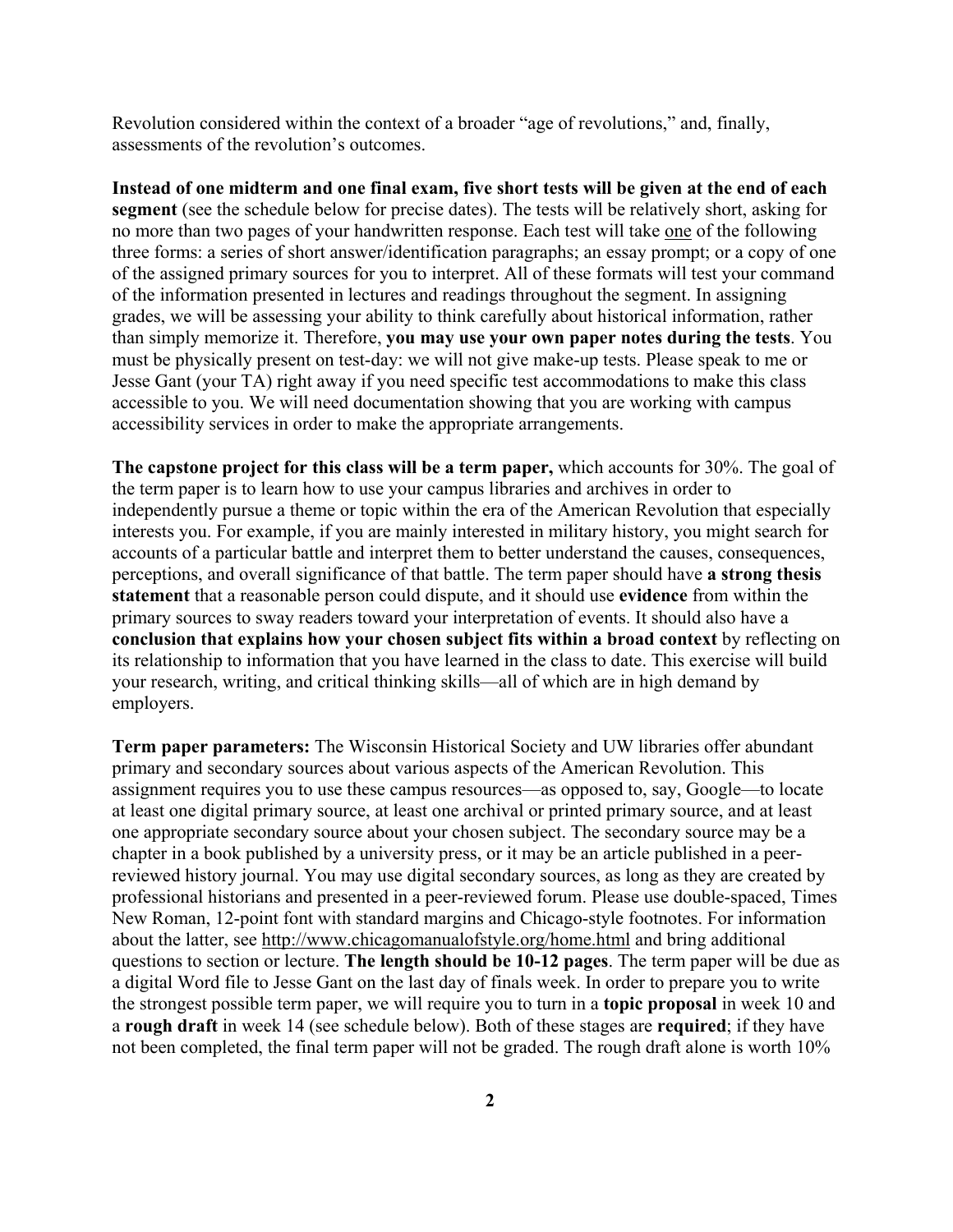of the grade; the final paper alone accounts for the other 20%. If you are struggling to decide on a potential topic by week 10, please see me in office hours for guidance.

**Participation:** Your participation grade counts for 20% of the entire grade. Excellent participation requires being physically present, prepared, focused and able to use relevant examples from the assigned readings in discussion. The schedule below indicates the readings you should complete during each week in order to get the most out of the lectures. However, since discussion sections for this class will meet on Tuesdays, we do not expect you to have completed the entire week's readings prior to section. Prioritize the primary sources over other readings, unless otherwise instructed. Our baseline expectation is that you will be able to work with all of these documents during the discussion section, as well as at least some of the secondary readings assigned for the week. If you added this course after week 1, please see your TA in office hours by the end of week four for a chance to verbally engage with the readings that were discussed before you arrived.

**Conduct**: Half of your discussion grade (10% of the course grade) is based on your compliance with a few simple rules of conduct. The first and most important is to focus on the lecture or discussion at hand. Phones should be completely silent, invisible, and out of reach. This is a paper-only classroom: **please do not use laptops, tablets, or other electronic devices** unless you have a documented need for them in order to access the class. Several recent studies show that most students learn more by taking paper notes rather than using a laptop. In addition, screens can be distracting to other students and to your professor during a lecture. We also expect you to come to class on time and refrain from leaving the room abruptly unless you have notified one of us in advance. And finally, we expect civil and informed discussions: listen to and respond to others' points of view, don't try to bluff when you haven't read by raising unrelated issues in section, etc. By doing these three things, you can earn perhaps the easiest A of any college assignment. Each departure from these conduct guidelines, however, will result in the loss of participation points.

### **Assignments and Grading**

- 50% Tests (@ 10% each)
- 20% Participation (10% conduct; 10% discussion)
- 30% Term paper (10% rough draft; 20% final draft)

#### **Grading standards**

A+: Work of unusual distinction. Therefore, this grade is rarely awarded.

A: Work that distinguishes itself by the excellence of its grasp of the material and the precision and insight of its argument, in addition to being well executed and reasonably free of errors.

B: Work that satisfies main criteria of the assignment, and demonstrates command of the material, but does not achieve the level of excellence that characterizes work of A quality.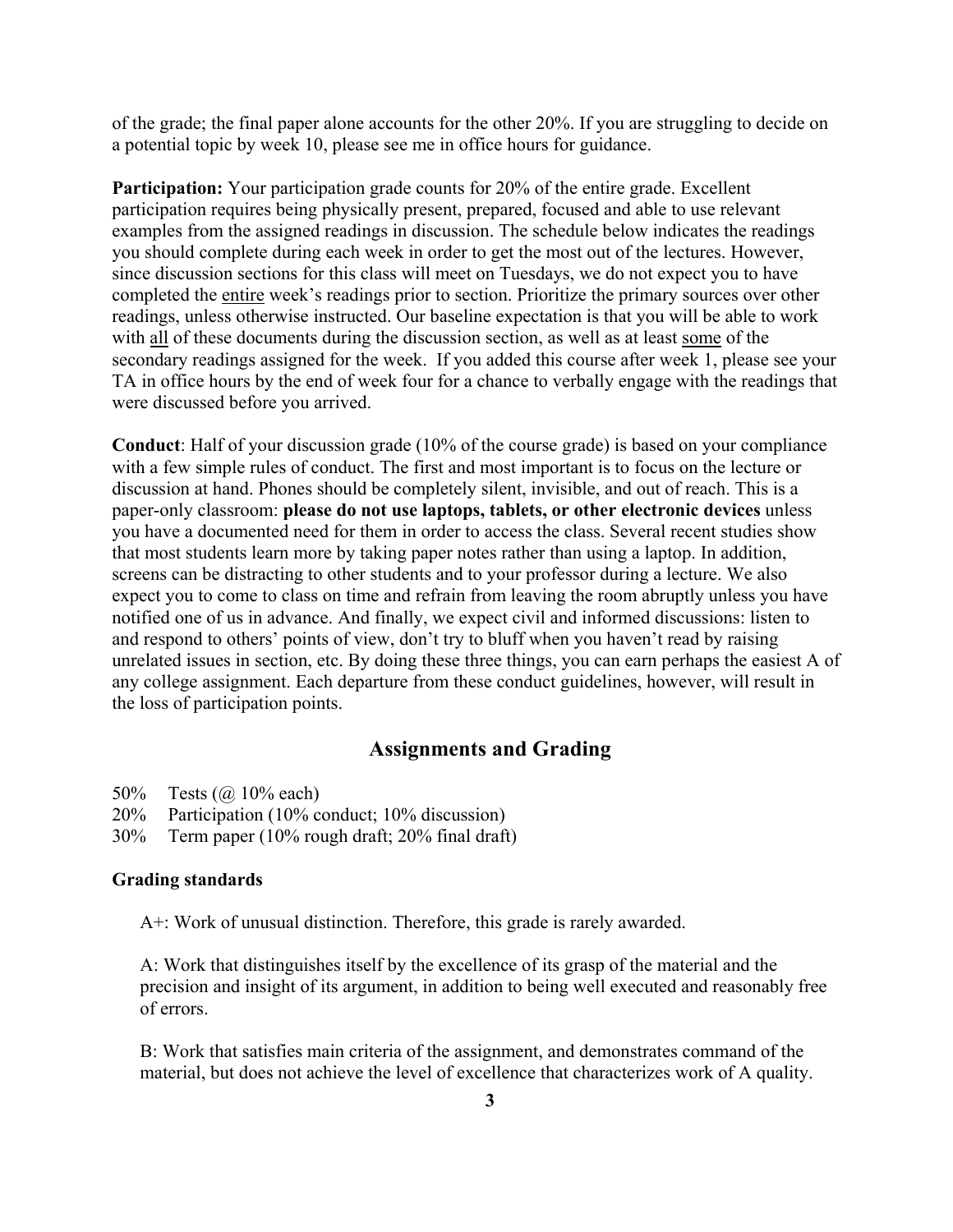C: Work that demonstrates a rudimentary grasp of the material and satisfies at least some of the assigned criteria reasonably well.

D: Work that demonstrates a poor grasp of the material and/or is executed with little regard for college standards, but which exhibits some engagement with the material.

 F: Work that is weak in every aspect, demonstrating a basic misunderstanding of the material and/or disregard for the assigned question. (Disregard includes cheating and plagiarism.)

Late work: Please be punctual in meeting deadlines. Any late assignment (defined as turned in thirty minutes or longer after the beginning of class on the due-date) will automatically lose a letter grade. It will continue to lose 1/3 of a letter grade every 24 hours thereafter.

**Grading Disputes:** TAs are trained to read students' work carefully. In addition, the professor and TA consult weekly about expectations, standards, and learning objectives. We will take care to inform you of our expectations in advance of the due-date. If you disagree about a grade, bring a copy of the assignment with you to your TA's office hours for a conversation before coming to see me. In the event that the dispute remains unresolved, I will closely review your work and the TA's assessment. Please be certain that your work will withstand such scrutiny before contesting a grade.

# **Schedule**

### **Week 1. Overview**

- W. 1/20 Course Introduction
- F,  $1/22$  North America before 1763
	- o Read: Colin Calloway, *The Scratch of a Pen,* 19-46.

### *Segment I: Colonial crisis and mobilization*

#### **Week 2. French and Indian War**

- $M$ ,  $1/25$  "The War for Empire"
- W,  $1/27$  "The First War for Independence"
- $\bullet$  F,  $1/29$  Imperial reckoning
	- o Read: Gregory Evans Dowd, *War under Heaven,* pp. 54-89; Albany Plan of Colonial Union; Declarations of the Stamp Act Congress, 1765.

### **Week 3. Mobilization**

- $M$ , 2/1 The view from above
- $\bullet$  W, 2/3 The view from below
- $\bullet$  F, 2/5 The view from outside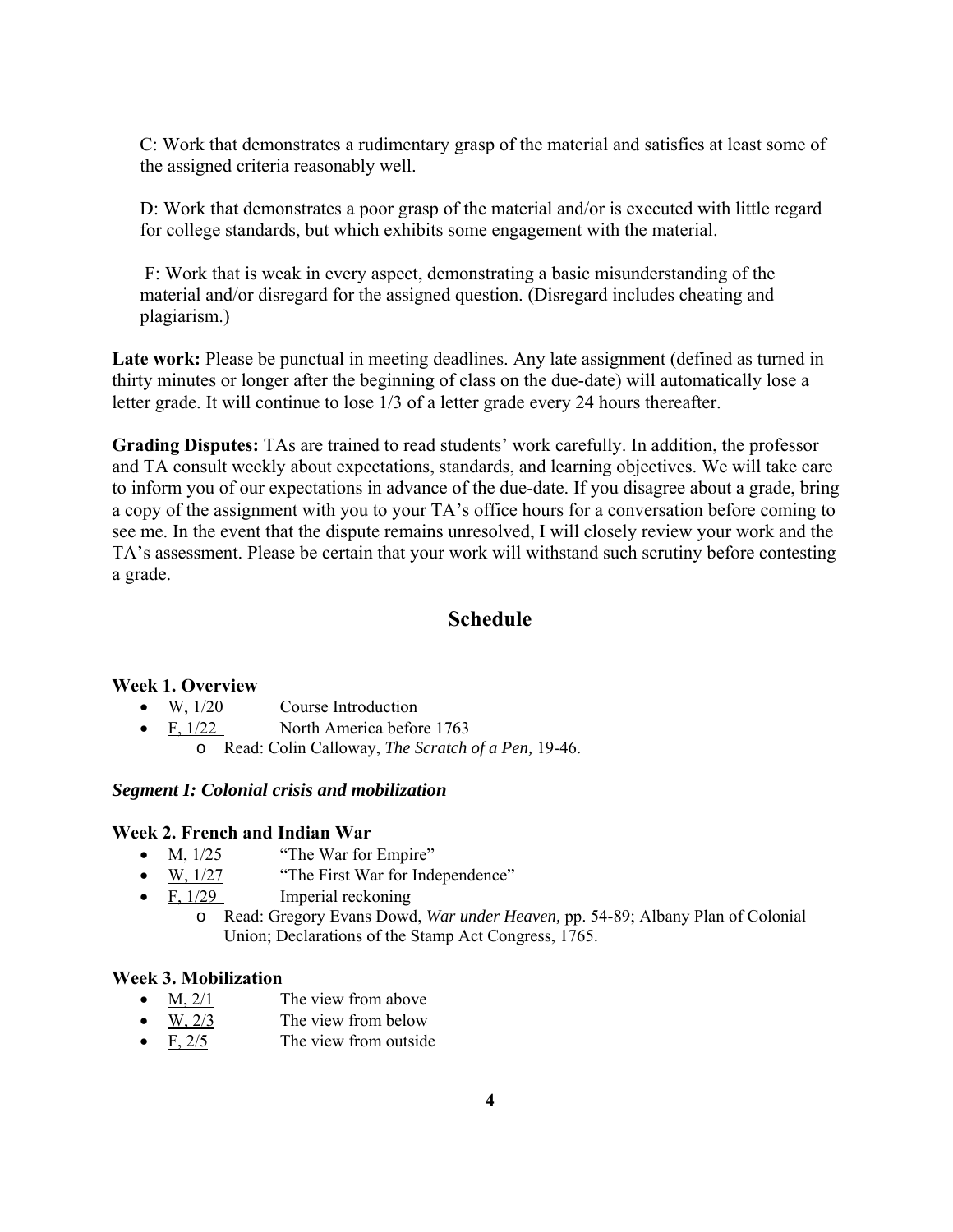o Read: Holton, pp. xiii-xxi, 3-73; Governor Francis Bernard to Lord Halifax, August 15, 1765

### **Week 4. Interests, Ideas and Passions**

- M, 2/8 Sons and Daughters of Liberty
- W, 2/10 Committees and Congresses
- $F, 2/12$  Test 1
	- o Read: Holton, pp. 75-132; Diary of John Adams, Dec. 17, 1773; Hannah Griffitts, "The Female Patriots."

### *Segment II: War for Independence*

### **Week 5. Bodies at War**

- $\bullet$  M,  $\frac{2}{15}$  The early insurgency
- W, 2.17 Raising a continental army
- $\bullet$  F, 2/19 Loyalists and pacifists
	- o Read: T.H. Breen, *American Insurgents, American Patriots,* 207-240; Kathleen Brown, *Foul Bodies,* pp. 159-189; and "Fighting for Independence" documents from *Major Problems in the Era of the American Revolution,* ed. Richard D. Brown, pp. 191-202.

### **Week 6. Getting to Independence**

- M, 2/22 Making the Declaration I
- W, 2/24 Making the Declaration II
- $\bullet$  F, 2/26 Occupied cities
	- o Read: Thomas Paine, *Common Sense* (all); Adams correspondence, 1776

## **Week 7. "Death or Liberty"**

- M, 2/29 Black movements for freedom
- $\bullet$  W,  $3/2$  The war in Indian country
- $F, 3/4$  The home front
	- o Read: Holton, pp. 133-220; Brant correspondence; Ward speeches.

### **Week 8. War's End**

- M, 3/7 Yorktown, the Bahamas, and Paris
- $\bullet$  W,  $3/9$  Segment II review
- $F. 3/11$  Test 2
	- o Read: Andrew Jackson O'Shaughnessy, "The Other Road to Yorktown," 213-238; *Major Problems,* 202-205.

### *Segment III. Postrevolutionary settlements*

### **Week 9. Confederation**

- M,  $3/14$  The Articles of Confederation
- $\bullet$  W,  $\frac{3}{16}$  Instructional session: Wisconsin Historical Society
- F, 3/18 **No class: term paper research**
	- o Read: Maier, pp. ix-xvi, 1-124; Articles of Confederation, 1781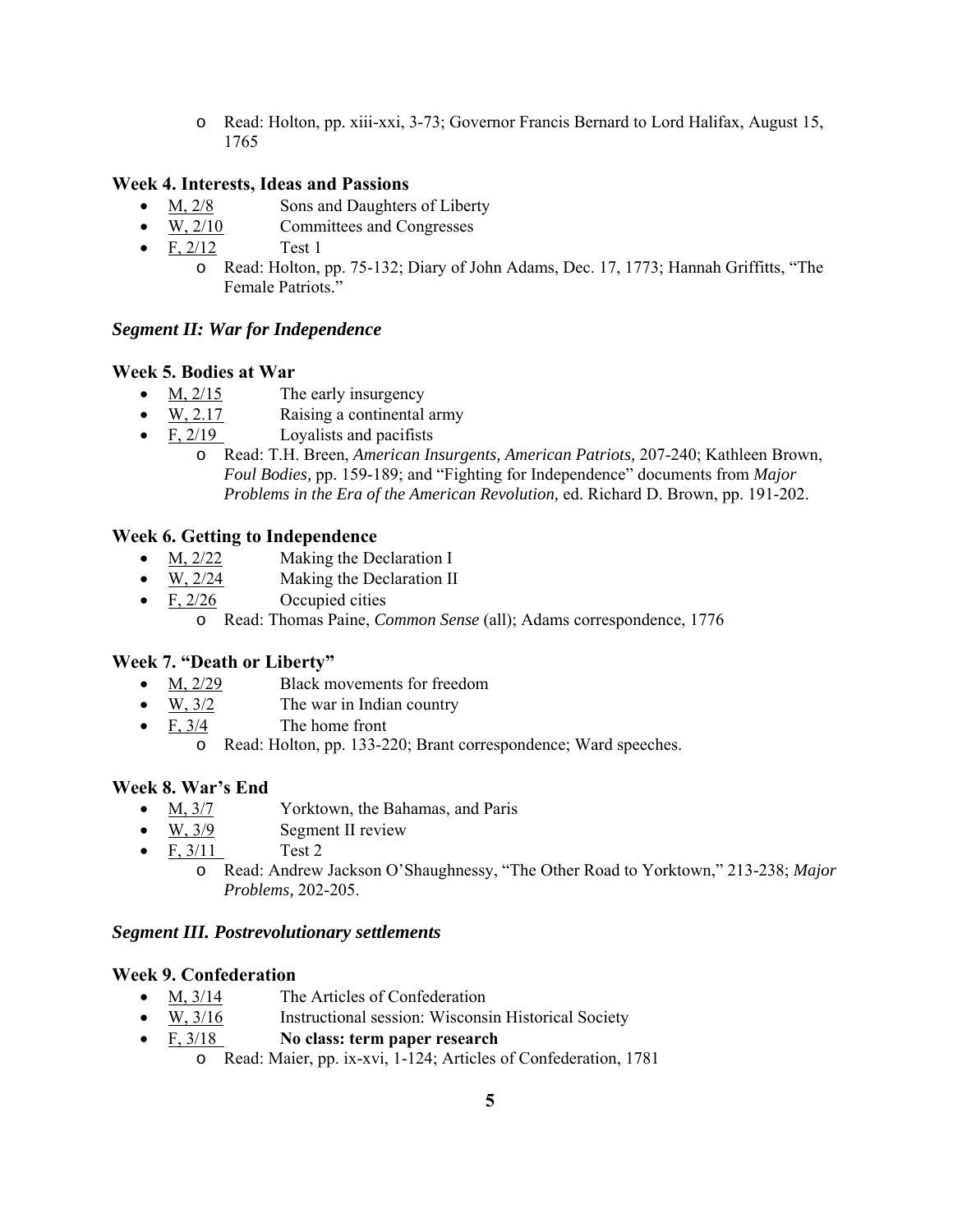\*Spring break\*

## **Week 10. Cultural Revolutions**

- $M_3/28$  Republicanism and social life
	- o Due in section: your term paper proposal
- W 3/30 Pageantry, parlor politics, and print culture
- $F \frac{4}{1}$  Rebels & ratifiers
	- o Read: Maier, pp. 125-319; Thomas Jefferson's Virginia Statute of Religious Liberty

## **Week 11. Ratification**

- M 4/4 The Northwest Ordinance
- $\bullet$  W 4/6 Segment III review
- $F \frac{4}{8}$  Test 3
	- o Read: Maier, pp. 320-468; 473-485; The Northwest Ordinance; Nathan Dane to Rufus King, July 16, 1787.

# *Segment IV. An "Age of Revolutions"*

# **Week 12. A Shot Heard 'Round the World?**

- $M = M \frac{4}{11}$  The impact of the American Revolution beyond US borders
- $\bullet$  W 4/13 The impact of Atlantic politics on the early American republic
- F 4/15 Black politics and transatlantic abolitionism
	- o Read: Equiano, pp. ix-xxxviii, 31-130

## **Week 13. Republic or empire?**

- $\bullet$  M 4/18 US expansion
- $\bullet$  W 4/20 Segment IV Review
- $\bullet$  F 4/22 Test 4
	- o Read: Equiano, pp. 5-30; 131-236

# *Segment V. Assessing the Outcomes*

## **Week 14. How radical was the American Revolution?**

- M 4/25 **Independence gained and lost** 
	- o Due in section: your term paper rough draft
- $\bullet$  W 4/27 Personal politics
	- F 4/29 Children of the Revolution
		- o Read: Lepore, pp. xi-xiv, 3-172

# **Week 15. Course conclusion**

- $\bullet$  M 5/2 Course conclusion
- $\bullet$  W 5/4 Segment V review
- $\bullet$  F 5/6 Test 5
	- o Read: Lepore, pp. 175-267

Term paper final draft is due by 10:00 a.m. on May 13